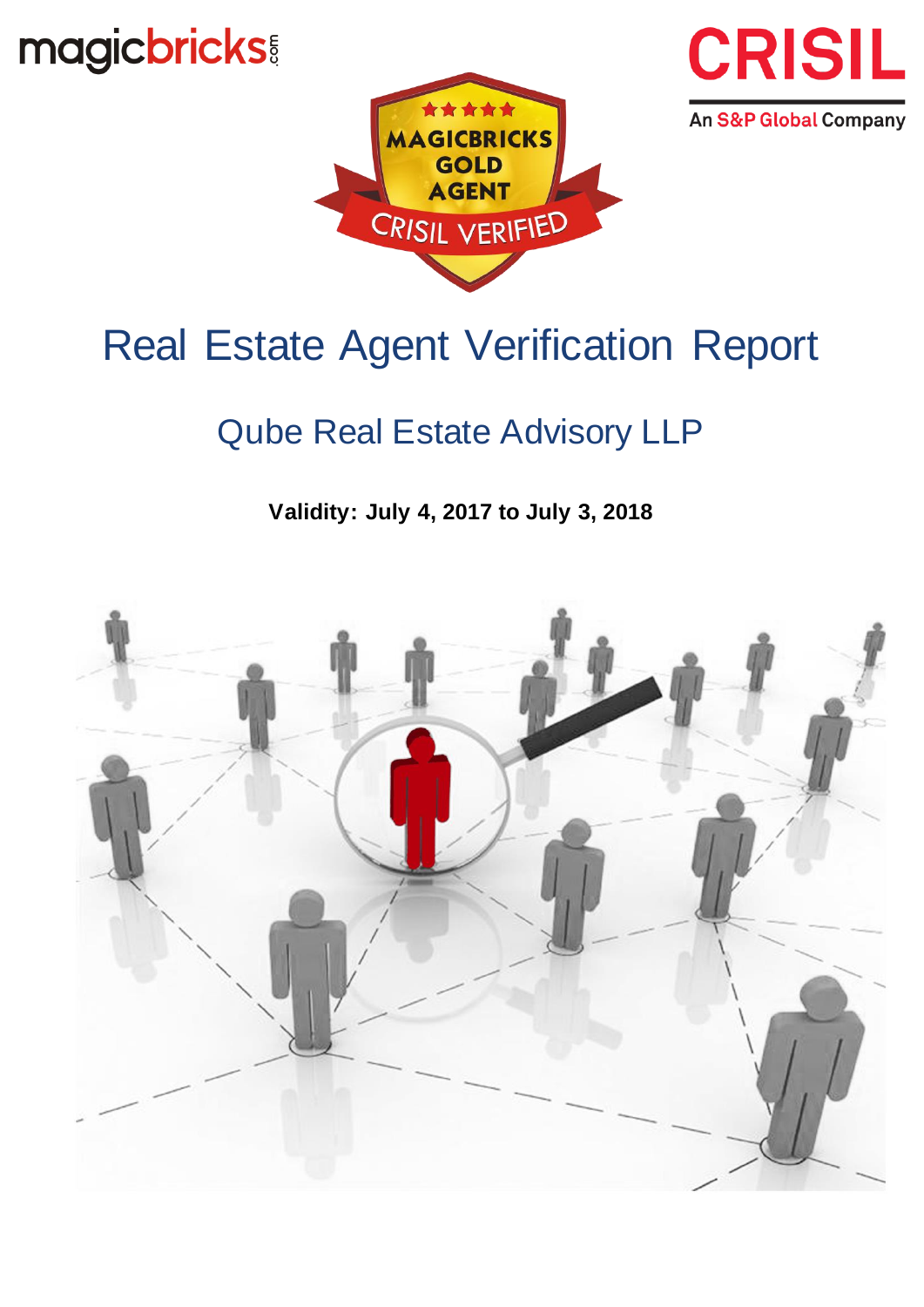

## **Qube Real Estate Advisory LLP**

**MAGICBRICKS GOLD AGENT – CRISIL VERIFIED**

*For the primary operating areas of New Delhi*

### **Key Drivers**

| <b>Parameter</b>              | Assessment <sup>1</sup> |                                                                             |
|-------------------------------|-------------------------|-----------------------------------------------------------------------------|
| Background and track record   | *****                   | The MagicBricks Gold Agent status<br>has been arrived at post factoring a   |
| Size and scale                | $\star \star$           | host of quantitative and qualitative<br>some of which are<br>factors.       |
| <b>Organisation Structure</b> | *****                   | represented in this table. Each                                             |
| Range of activities           | ******                  | aggregate factors as well as sub-<br>factors are assigned varying levels of |
| Premises and facilities       | *******                 | criticality, which may vary based on<br>scale and geography amongst other   |
| Stakeholder feedback          | *******                 | factors.                                                                    |

### **Primary Details**

| Name of the company                | Qube Real Estate Advisory LLP                                              |
|------------------------------------|----------------------------------------------------------------------------|
| Year of incorporation              | 2013                                                                       |
| Legal status                       | Limited liability partnership                                              |
| <b>Legal Registrations</b>         | Registrar of companies, Delhi                                              |
| <b>Key Promoter</b>                | Mr. Abhinav Jain and Mrs. Shikha Jain (wife of Mr. Abhinav Jain)           |
| Address (Administrative<br>office) | C - 48, Gulmohar Park, New Delhi - 110 049                                 |
| <b>Contact Details</b>             | (Land-Line): Nil                                                           |
|                                    | (Mobile): +91 95995 83333 / 98110 11225                                    |
| Address (Branch office I)          | H 16, Sector 63, Noida - 210 306, Uttar Pradesh                            |
| Address (Branch office II)         | 137 - 138, ECO Tech, One Extension, Greater Noida - 201 308, Uttar Pradesh |
| <b>Primary Operating Area</b>      | New Delhi                                                                  |
| Coverage                           | Cities covered: New Delhi and others <sup>2</sup>                          |
|                                    | Localities within a city: Multiple                                         |

#### **Business Profile**

| Vintage <sup>3</sup> | 4 years (Subject firm)<br>13 years (Mr. Abhinav Jain) and 11 years (Mrs. Shikha Jain)                                                                                                                                                                                                                                                                                                                                                                                                                                                                                                                                      |
|----------------------|----------------------------------------------------------------------------------------------------------------------------------------------------------------------------------------------------------------------------------------------------------------------------------------------------------------------------------------------------------------------------------------------------------------------------------------------------------------------------------------------------------------------------------------------------------------------------------------------------------------------------|
| Background           | In 2004, Mrs. Shikha Jain post completing her education gained employment<br>experience as a sales officer at multiple media networking company.<br>Since 2005, Mr. Abhinav Jain post completing his education established<br>Abhinav Jain Corporation HUF and incorporated SRCJ Technologies Private<br>Limited and Pitstop Auto Private Limited in New Delhi.<br>In 2006, Mrs. Shikha Jain joined Abhinav Jain Corporation HUF.<br>In 2013, Mr. Abhinav Jain along with Mrs. Shikha Jain established Qube Real<br>Estate Advisory LLP to render services pertaining to real estate consulting /<br>broking in New Delhi. |

<sup>&</sup>lt;u>.</u><br><sup>1</sup> All the parameters are assessed on a scale of seven stars<br><sup>2</sup> Multiple cities in Uttar Pradesh, Uttarakhand, Haryana, Rajasthan, Punjab, Bihar, Assam and Jammu and Kashmir for Maruti Suzuki India Limited

 $\beta$  Refers to experience in real estate broking activities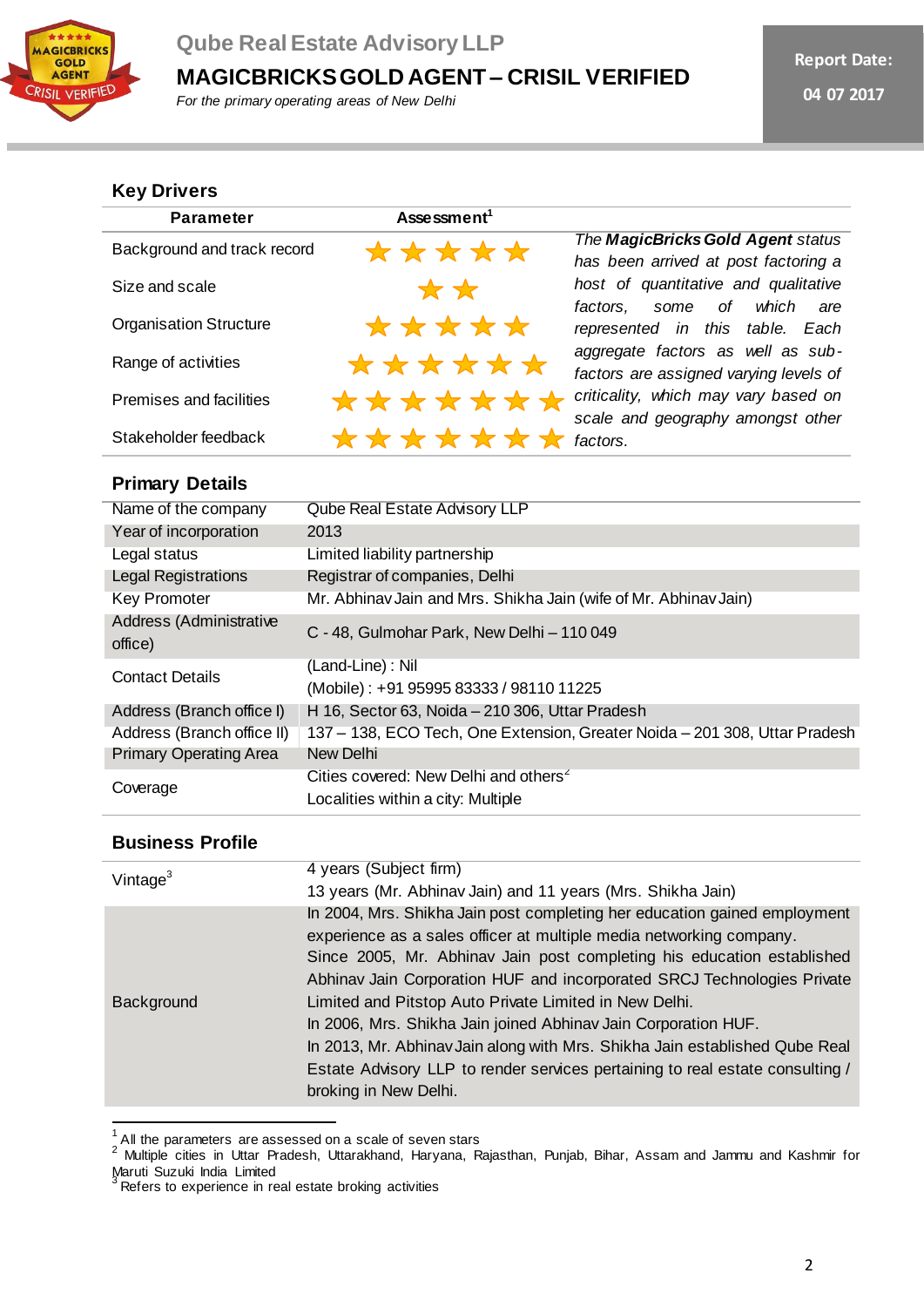

# **Qube Real Estate Advisory LLP**

**MAGICBRICKS GOLD AGENT – CRISIL VERIFIED**

*For the primary operating areas of New Delhi*

|  | <b>Report Date:</b> |  |
|--|---------------------|--|

**04 07 2017**

|                               | In 2014, Mr. Abhinav Jain established Terreno Advisory India LLP to render<br>services pertaining to land advisory and consolidation in Delhi NCR. |  |
|-------------------------------|----------------------------------------------------------------------------------------------------------------------------------------------------|--|
| <b>Organisation Structure</b> | No. of Employees: 14<br><b>Reporting Structure: Centralised</b>                                                                                    |  |
|                               | Diversified / Niche / Limited / Single                                                                                                             |  |
| Nature of activities          | Type:<br>Plot / Land<br><b>Built-Premises</b><br>$\blacktriangledown$<br>$\overline{\phantom{a}}$                                                  |  |
|                               | Structure:<br>Under Construction V BTS V<br>Ready<br>$\blacktriangledown$                                                                          |  |
|                               | Use:<br>Commercial<br>Residential<br>✔<br>✔                                                                                                        |  |
|                               | Clientele:<br><b>Individuals</b><br>Corporate<br>$\blacktriangledown$<br>✔                                                                         |  |
|                               | Nature:<br>PG X<br>Outright<br>Lease $\vee$<br>$\blacktriangledown$                                                                                |  |
| Specialisation (if any)       | Leasing commercial premises                                                                                                                        |  |
|                               | Legal consulting $\vee$                                                                                                                            |  |
| Value added services          | Documentation preparation<br>$\checkmark$                                                                                                          |  |
|                               | Property Registration $\vee$                                                                                                                       |  |
|                               | Tax Payment $\blacktriangledown$                                                                                                                   |  |
|                               | Loan Facilitation ✔                                                                                                                                |  |
| <b>Majority Customer Type</b> | Firms $\vee$<br>Salaried<br>Self-Employed & Business<br>✔<br>✔                                                                                     |  |

### **Affiliations and Tie-ups**

| <b>Particulars</b>                    | Tie-ups               | Type                                               |
|---------------------------------------|-----------------------|----------------------------------------------------|
| Professional Bodies /<br>Associations | <b>None</b>           | <b>NA</b>                                          |
| <b>Real Estate Developers</b>         | Multiple associations | Regional, national and international<br>developers |
| <b>Financial Institutions</b>         | Multiple associations | NBFC and public sector bank                        |

# **Reference Checks**

| Nature of stakeholder        | <b>Contact Details</b><br><b>Shared</b> | Feed-Back Grade |
|------------------------------|-----------------------------------------|-----------------|
| Customers (Buyer / Lessee)   | Yes                                     | *******         |
| Customers (Seller / Lessor)  | Yes                                     | *******         |
| Bank / Financial Institution | Yes                                     | *******         |
| <b>Real Estate Developer</b> | Yes                                     | *******         |